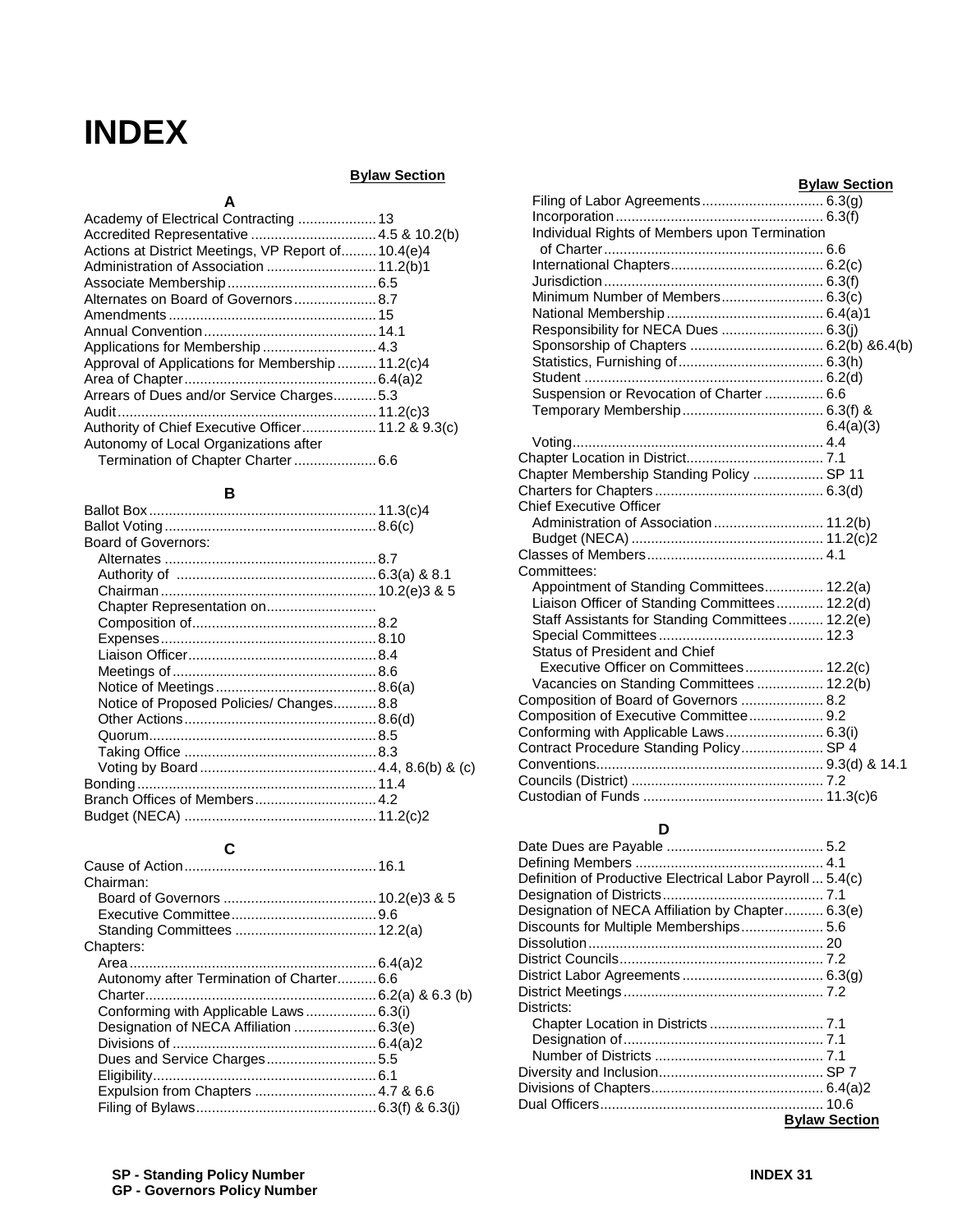#### **Bylaw Section**

# **D (cont'd)**

| Dues:                               |      |
|-------------------------------------|------|
|                                     |      |
|                                     |      |
|                                     |      |
|                                     |      |
| Definition of Productive Electrical |      |
|                                     |      |
|                                     |      |
|                                     |      |
|                                     |      |
| Duties of:                          |      |
|                                     |      |
|                                     |      |
|                                     |      |
|                                     | 11.5 |
|                                     |      |
|                                     |      |
|                                     | 11.5 |

## **E**

| Election and Terms of Office of:                    |
|-----------------------------------------------------|
|                                                     |
| District Vice Presidents  10.4(c) & (d)             |
| Electrical Inspections Standing Policy  SP 9        |
|                                                     |
| Energy Independence Standing PolicySP 18            |
| Ethical Contracting Practices Standing Policy SP 12 |
| <b>Executive Committee:</b>                         |
|                                                     |
|                                                     |
|                                                     |
|                                                     |
|                                                     |
| Labor Relations Committee9.3(a)                     |
|                                                     |
|                                                     |
|                                                     |
|                                                     |
| Reserve Fund (NECA) 9.3(b)                          |
|                                                     |
|                                                     |
| <b>Executive Officers and Staff:</b>                |
|                                                     |
| Administration of Association  11.2(b)1             |
|                                                     |
| Authority of Chief Executive Officer 11.2           |
|                                                     |
|                                                     |
| Duties of Chief Executive Officer 11.2(c)           |
| Duties of Secretary/Treasurer 11.3(c)               |
| <b>Planning Conventions and District</b>            |
|                                                     |
| Reports by Secretary/Treasurer 11.3(c)7             |
| Signatures on Checks 11.5                           |
|                                                     |
| Expenses of:                                        |
|                                                     |
|                                                     |
|                                                     |
| <b>Expulsion of Members</b><br>4.7                  |
|                                                     |

#### **F**

| Fair Trade Policy Standing PolicySP 8         |  |
|-----------------------------------------------|--|
|                                               |  |
| Filing of Labor Agreements by Chapters 6.3(g) |  |
|                                               |  |
|                                               |  |
|                                               |  |
| Free Enterprise Standing Policy SP 10         |  |

# **G**

Governmental Agencies Standing Policy...........SP 6 Government Contracts Standing Policy.............SP 6 Governors (See Board of Governors)

#### **H**

| Honoring the Specifications Standing Policy  SP 5 |  |
|---------------------------------------------------|--|

| Individual Members:             |  |
|---------------------------------|--|
|                                 |  |
|                                 |  |
|                                 |  |
| Individual Rights of Members of |  |
|                                 |  |
|                                 |  |
|                                 |  |

#### **J**

#### **L**

| Labor Relations Standing PolicySP 13               |         |
|----------------------------------------------------|---------|
| Legislation (Local and State)                      |         |
|                                                    |         |
| Legislation (National) Standing Policy SP 2        |         |
| Length of Service Limitation on 10.2(d), 10.3(d) & |         |
|                                                    | 10.4(d) |
| Liaison Officer for:                               |         |
|                                                    |         |
|                                                    |         |
|                                                    |         |

## **M**

| Actions at District Meetings, Report of  10.4(e)4 |
|---------------------------------------------------|
|                                                   |
|                                                   |
|                                                   |
| Meetings of Board of Governors8.6(a)              |
|                                                   |
|                                                   |
|                                                   |
|                                                   |
|                                                   |
|                                                   |
|                                                   |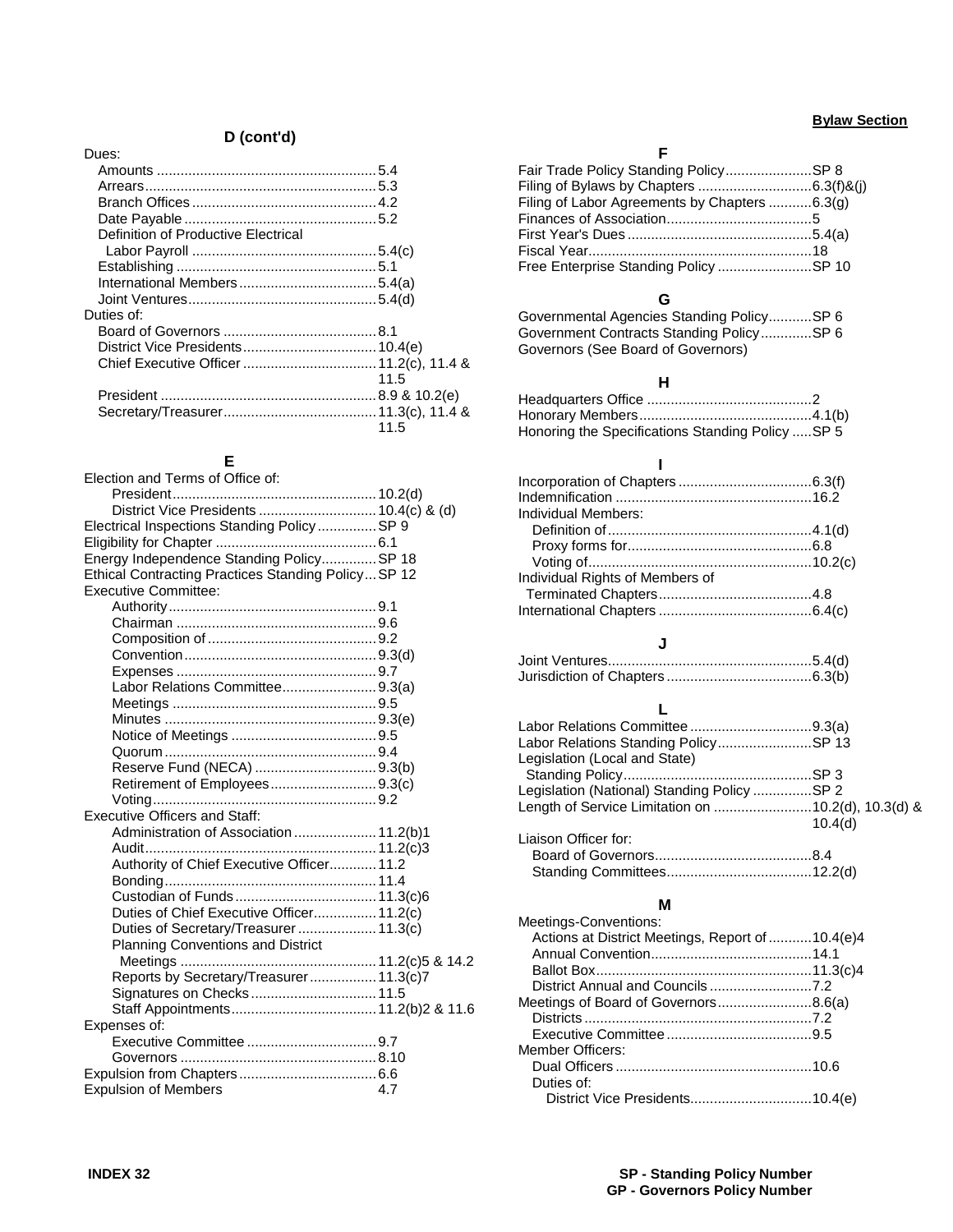## **Bylaw Section**

## **M (cont'd)**

| Member Officers (cont'd)                             |            |
|------------------------------------------------------|------------|
|                                                      |            |
|                                                      |            |
| Election and Terms of Office of:                     |            |
| District Vice Presidents  10.4(c) & (d)              |            |
|                                                      |            |
|                                                      |            |
|                                                      |            |
|                                                      | 10.4(a)    |
| Length of Service, Limitation on  10.2(d), 10.3(d) & |            |
|                                                      | 10.4(d)    |
| Nominations for:                                     |            |
| District Vice Presidents  10.4(b)                    |            |
|                                                      |            |
|                                                      |            |
| Vice President, District 10  10.5                    |            |
| Number of Member Officers  10.1                      |            |
|                                                      |            |
| Voting for:                                          |            |
| District Vice Presidents  10.4(c)                    |            |
|                                                      |            |
|                                                      |            |
| Voting of Individual members  10.2(c)                |            |
| Membership:                                          |            |
|                                                      |            |
|                                                      |            |
| Approval of Applications  11.2(c)(4) &               |            |
|                                                      | 11.3(c)(1) |
|                                                      |            |
|                                                      |            |
|                                                      |            |
|                                                      |            |
|                                                      |            |
|                                                      |            |
|                                                      |            |
|                                                      |            |
|                                                      |            |
|                                                      |            |
| Representation of Member  4.5                        |            |
|                                                      |            |
|                                                      |            |
|                                                      |            |
|                                                      |            |
| Minimum Number of Members in Chapter6.3(c)           |            |
|                                                      |            |

#### **N**

| Vice President, District 10 10.4(b) |
|-------------------------------------|
|                                     |
| Board of Governors Meetings8.6(a)   |
|                                     |
|                                     |
|                                     |
|                                     |
|                                     |
|                                     |

## **Bylaw Section**

Number of Member Officers ..............................9.2 & 10.1

#### **O**

| Objections by Chapters to Applications |  |
|----------------------------------------|--|
|                                        |  |
|                                        |  |

## **P**

| Permanently Established Office4.2                           |  |
|-------------------------------------------------------------|--|
| Planning Conventions and District Meetings 11.2(c) 5 & 14.2 |  |
| President (See Member Officers)                             |  |
| President Elect (See Member Officers)                       |  |
| Product Guarantees Standing PolicySP 14                     |  |
| Productive Electrical Labor Payroll,                        |  |
|                                                             |  |
| Public Relations Standing Policy SP 16                      |  |

# **Q**

| . .                             |  |
|---------------------------------|--|
| Quorum for:                     |  |
| Board of Governors Meetings8.5  |  |
|                                 |  |
| Executive Committee Meetings9.4 |  |

#### **R**

| Reinstatement of Membership4.8<br>Reports of:<br>Representative of Member 4.5<br>Reserve Finance (Governors Policy)GP 1<br>Responsibility of Chapters for NECA Dues 6.3(j)<br>Review of Policies Standing Policy SP 1 | References re Applicants for Membership4.3 |  |
|-----------------------------------------------------------------------------------------------------------------------------------------------------------------------------------------------------------------------|--------------------------------------------|--|
|                                                                                                                                                                                                                       |                                            |  |
|                                                                                                                                                                                                                       |                                            |  |
|                                                                                                                                                                                                                       |                                            |  |
|                                                                                                                                                                                                                       |                                            |  |
|                                                                                                                                                                                                                       |                                            |  |
|                                                                                                                                                                                                                       |                                            |  |
|                                                                                                                                                                                                                       |                                            |  |
|                                                                                                                                                                                                                       |                                            |  |
|                                                                                                                                                                                                                       |                                            |  |
|                                                                                                                                                                                                                       |                                            |  |
|                                                                                                                                                                                                                       |                                            |  |
|                                                                                                                                                                                                                       |                                            |  |
|                                                                                                                                                                                                                       |                                            |  |
|                                                                                                                                                                                                                       |                                            |  |

## **S**

| Safety Programs and Safe Workers                 |  |
|--------------------------------------------------|--|
|                                                  |  |
| Secretary/Treasurer (See Executive Officers)     |  |
|                                                  |  |
|                                                  |  |
|                                                  |  |
|                                                  |  |
|                                                  |  |
|                                                  |  |
|                                                  |  |
| Staff Assistants for Standing Committees 12.2(e) |  |
|                                                  |  |
|                                                  |  |
| Status of President, President Elect and         |  |
| Executive Vice President on Committees12.2(a)    |  |